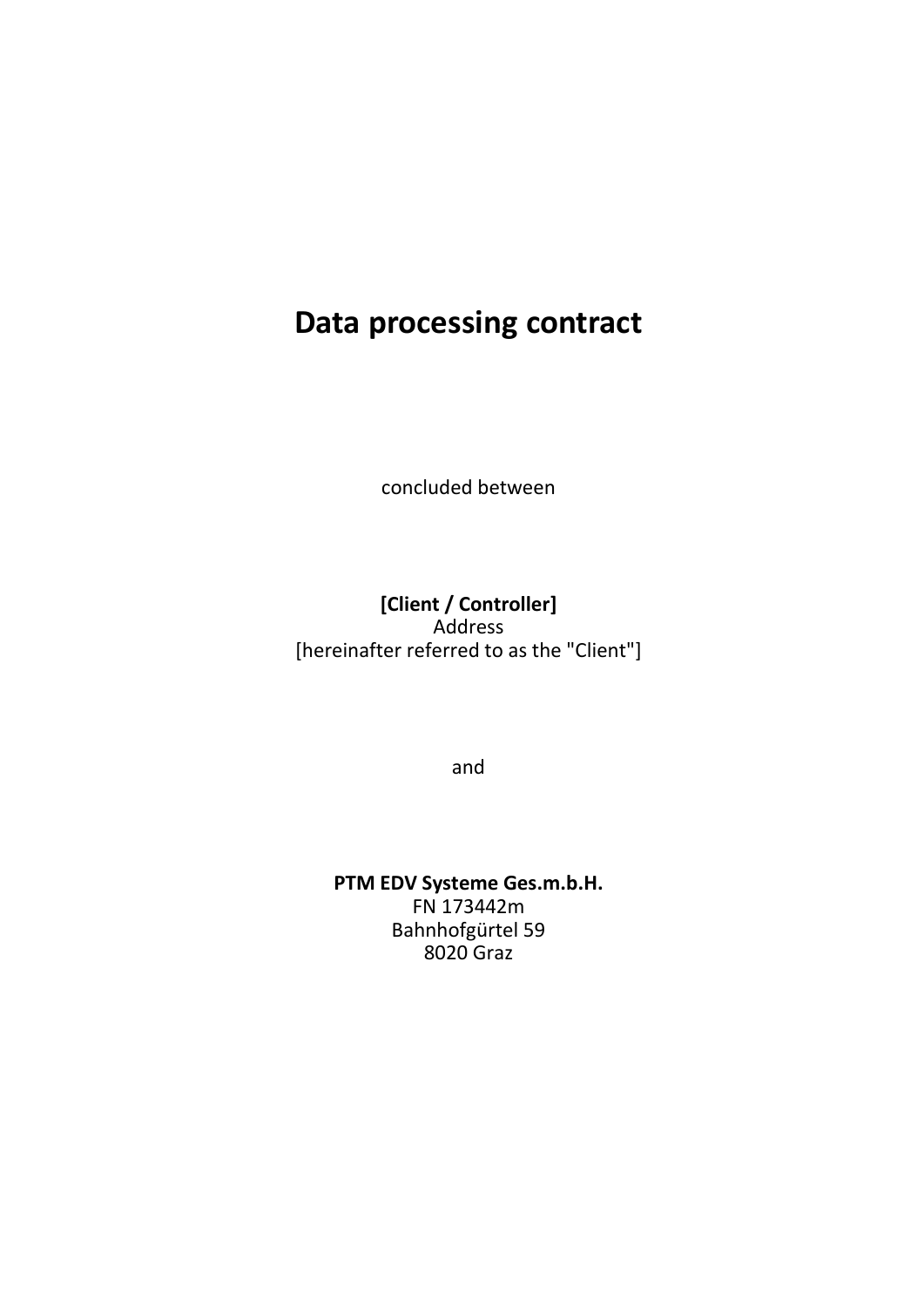

#### **Table of contents**

| 1.  |  |
|-----|--|
| 2.  |  |
| 3.  |  |
| 4.  |  |
| 5.  |  |
| 6.  |  |
| 7.  |  |
| 8.  |  |
| 9.  |  |
| 10. |  |
| 11. |  |
| 12. |  |
| 13. |  |
| 14. |  |
| 15. |  |
| 16. |  |
| 17. |  |
| 18. |  |

Seite 2 von 12

**PTM EDV-Systeme GmbH**<br>Bahnhofgürtel 59<br>A-8020 Graz, Austria<br>Tel +43 (0)316 680 880-0

Fax +43 (0)316 680 880-25<br>office@ptm-edv.at www.ptm-edv.at

Steiermärkische Sparkasse<br>Ktonr: 1100–811700<br>Blz: 20815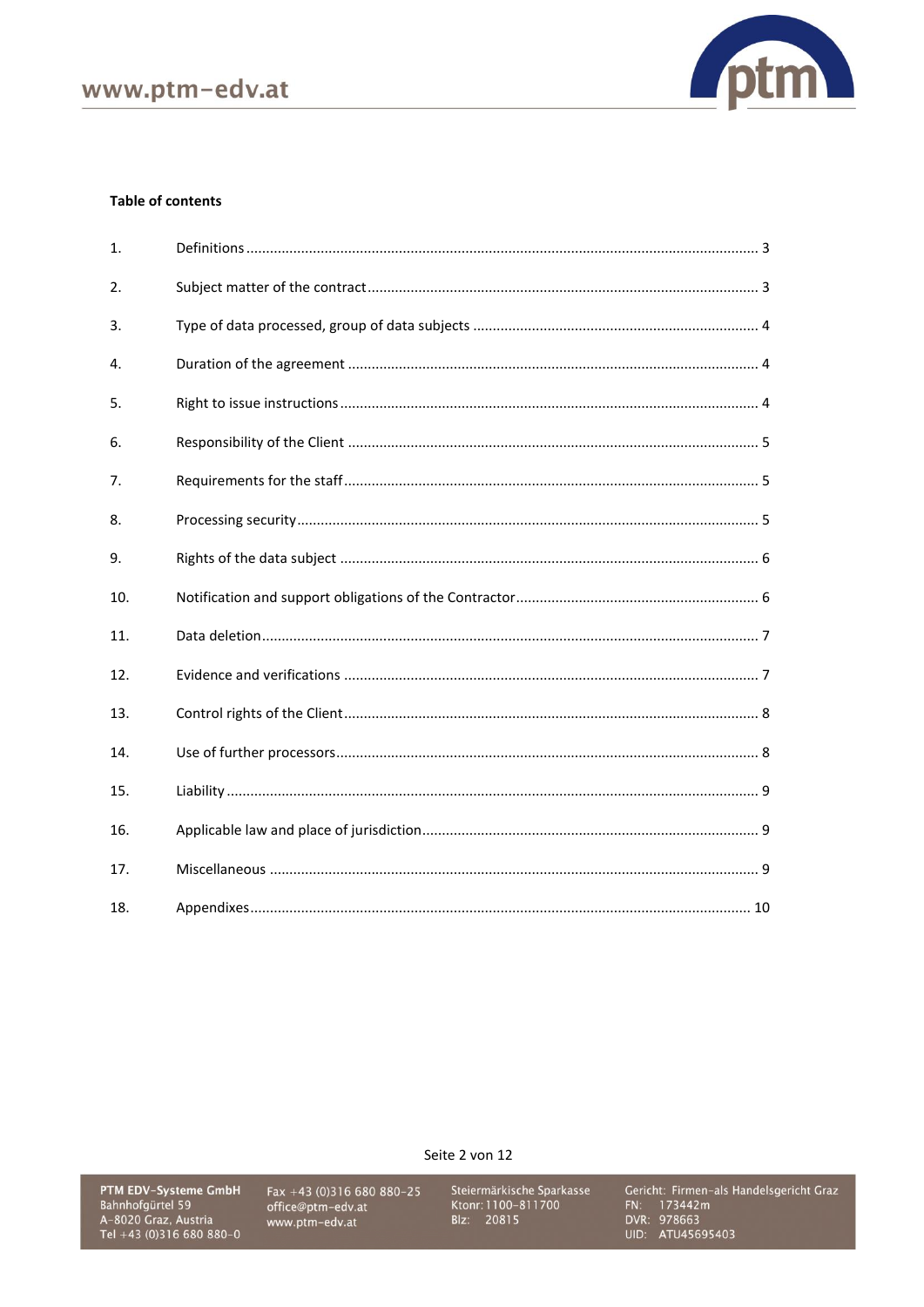

### <span id="page-2-0"></span>1. Definitions

| Contractor                 | The contractor is PTM EDV Systeme Ges.m.b.H. with its regis-<br>tered office in Graz and the business address Bahnhofgürtel 59,<br>8020 Graz, registered in the commercial register under FN<br>173442m, competent court Landesgericht für Zivilrechtssachen<br>Graz                                                                                                                                                                                     |
|----------------------------|----------------------------------------------------------------------------------------------------------------------------------------------------------------------------------------------------------------------------------------------------------------------------------------------------------------------------------------------------------------------------------------------------------------------------------------------------------|
| Processor                  | According to Article 4 (8) of the GDPR, a processor is a natural<br>or legal person, authority, institution or other body that pro-<br>cesses personal data on behalf of the controller.                                                                                                                                                                                                                                                                 |
| Main contract              | The main contract is the Subscription Contract concluded be-<br>tween the Contractor and the Client.                                                                                                                                                                                                                                                                                                                                                     |
| Processing                 | According to Article 4 (2) of the GDPR, processing is any opera-<br>tion or set of operations which is performed upon personal<br>data, whether or not by automatic means, such as collection,<br>recording, organisation, filing, storage, adaptation or alteration,<br>retrieval, consultation, use, disclosure by transmission, dissem-<br>ination or otherwise making available, alignment or combina-<br>tion, restriction, erasure or destruction. |
| Controller                 | In accordance with Article 4 (7) of the GDPR, the controller is<br>the body which alone or jointly with other controllers deter-<br>mines the purposes and means of the processing of personal<br>data.                                                                                                                                                                                                                                                  |
| Contract                   | The contract is this data processing contract.                                                                                                                                                                                                                                                                                                                                                                                                           |
| <b>Contracting parties</b> | The contracting parties are the Contractor and the Client.                                                                                                                                                                                                                                                                                                                                                                                               |

# <span id="page-2-1"></span>2. Subject matter of the contract

2.1. The Contractor shall provide services (provision of software) for the Client on the basis of or in connection with the main contract. In doing so, the contractor obtains access to personal data and processes these exclusively on behalf of and according to the directives of the client. The scope and purpose of the data processing by the Contractor are set out in the main contract. This contract forms an annex to the respective main contract. The Client is and remains the data controller in the sense of data protection law.

Seite 3 von 12

PTM EDV-Systeme GmbH Bahnhofgürtel 59 A-8020 Graz, Austria<br>Tel +43 (0)316 680 880-0

Fax +43 (0)316 680 880-25 office@ptm-edv.at www.ptm-edv.at

Steiermärkische Sparkasse Ktonr: 1100-811700 Blz: 20815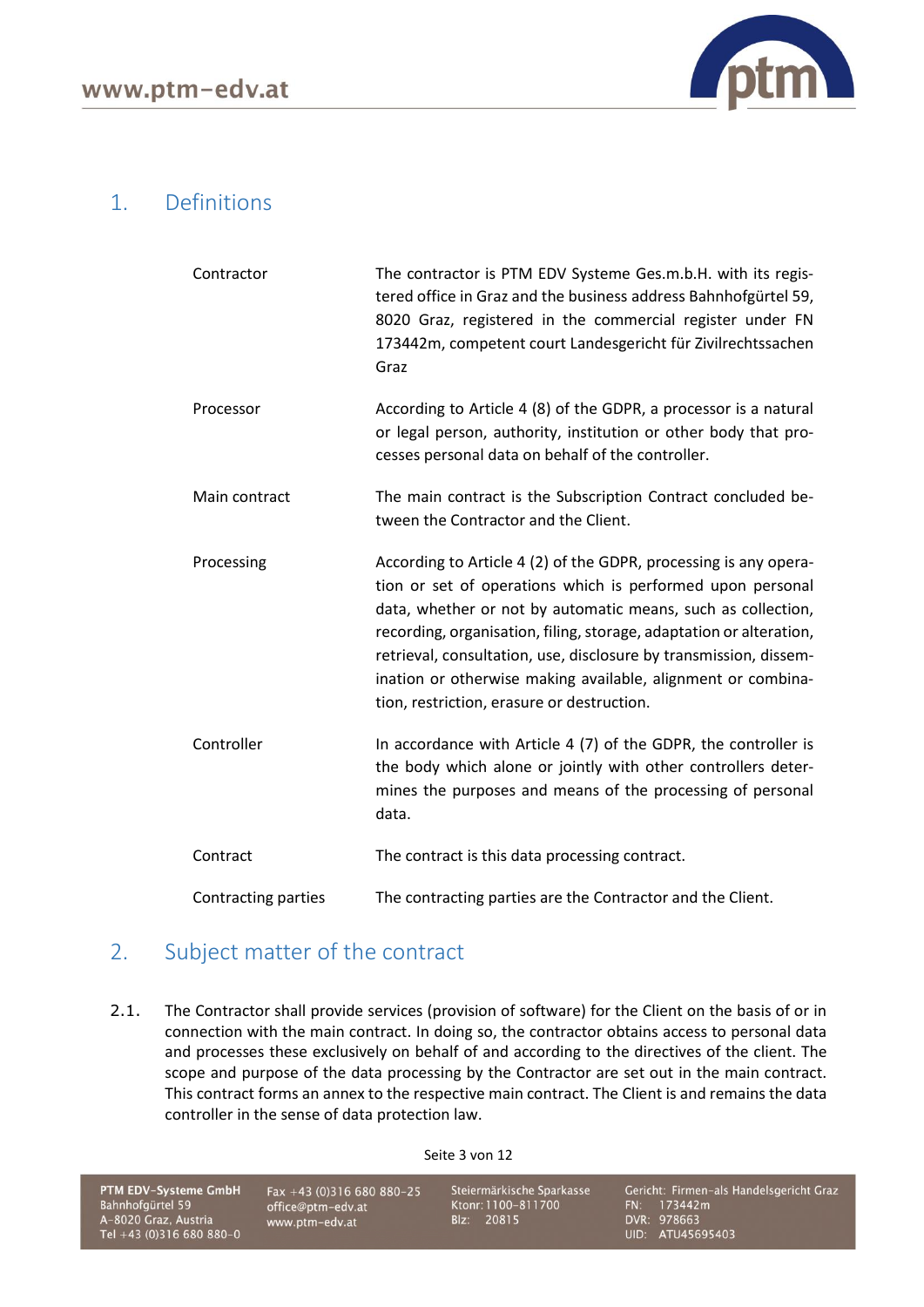

- 2.2. The parties conclude the present contract to specify the mutual rights and obligations under data protection law. In case of doubt, the provisions of this contract shall take precedence over the provisions of the main contract.
- 2.3. The provisions of this contract shall apply to operations related to the main contract in which the contractor and its employees or persons commissioned by the contractor come into contact with personal data originating from the client or collected for the client.
- 2.4. The Contractor may only process and use personal data provided to it by the Client for its own purposes and on its own responsibility within the scope of what is permissible under data protection law, in particular if a legal permission provision or a declaration of consent by the data subject permits this. This contract (in particular the provisions regarding the right to issue instructions in point 5) does not apply to such data processing.

# <span id="page-3-0"></span>3. Type of data processed, group of data subjects

- 3.1. In the course of the execution of the services, the Contractor shall have access to specified personal data, which shall be defined in more detail by the Client in the DocumentsCorePack TEMPLATE as well as AttachmentExtractor. These data may also include special categories of personal data.
- 3.2. The group of persons affected is also shown in the DocumentsCorePack TEMPLATE as well as AttachmentExtractor.
- <span id="page-3-1"></span>4. Duration of the agreement

**Link to main contract:** The term of this contract is based on the term of the main contract, provided that no further obligations or rights of termination arise from the following provisions.

#### <span id="page-3-2"></span>5. Right to issue instructions

- 5.1. The Contractor may only collect, process or use personal data within the framework of the main contract, on the basis of the DocumentsCorePack template and in accordance with the Client's directives; this applies in particular with regard to the transfer of personal data to a third country or to an international organisation. If the Contractor is required by the law of the European Union or the Member States to which it is subject to carry out further processing, it shall notify the Client of these legal requirements prior to the processing, unless the law in question prohibits such notification on the grounds of an important public interest.
- 5.2. The Client's directives are stipulated on the one hand by this contract itself and may thereafter be amended, supplemented or replaced by the Client in writing or in text form by individual directives (individual directives). The Client is entitled to issue corresponding directives at any time. This also includes directives with regard to the correction, deletion and blocking of data.

Seite 4 von 12

PTM EDV-Systeme GmbH Bahnhofgürtel 59 A-8020 Graz, Austria Tel +43 (0)316 680 880-0

Fax +43 (0)316 680 880-25 office@ptm-edv.at www.ptm-edv.at

Steiermärkische Sparkasse Ktonr: 1100-811700 Blz: 20815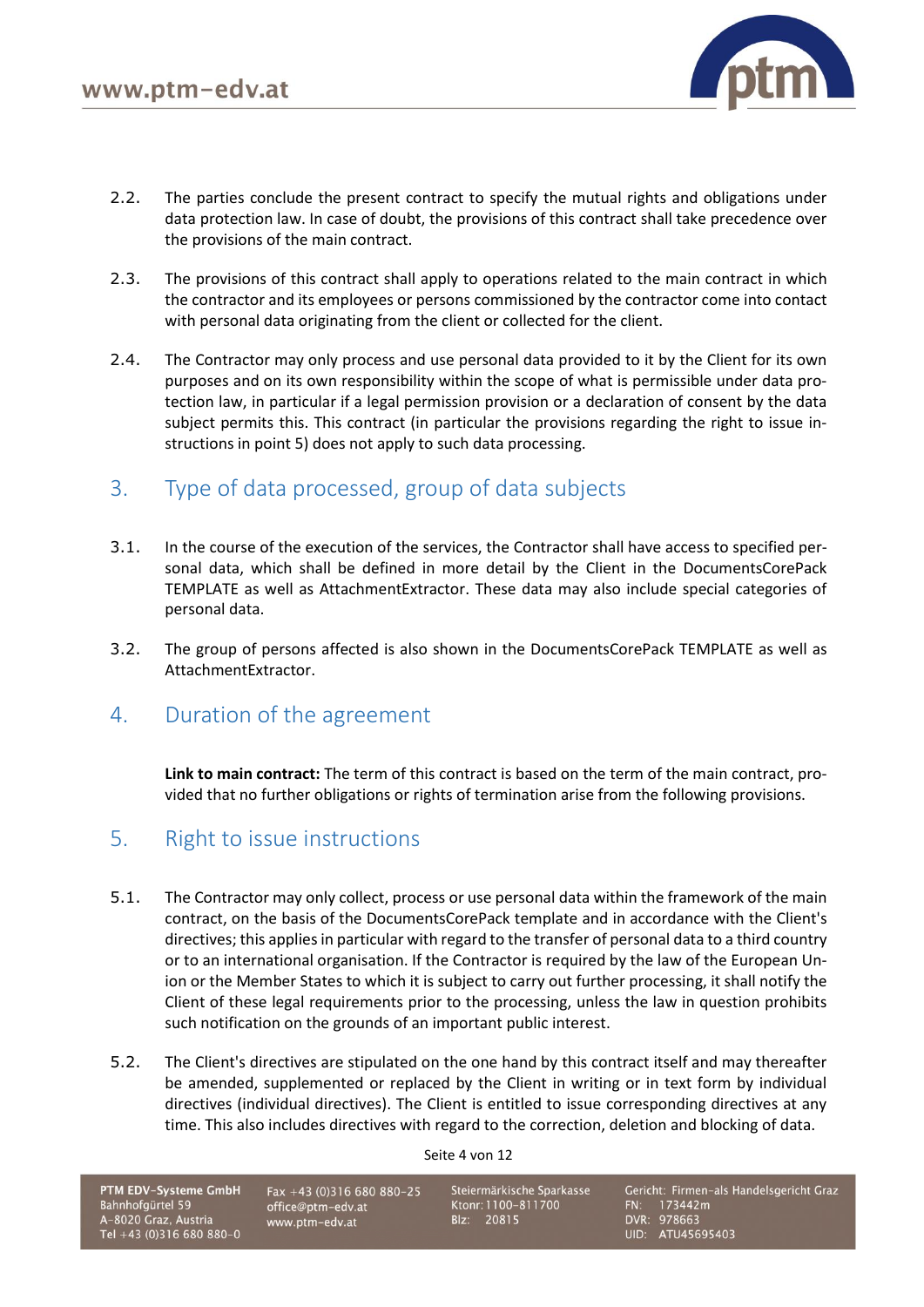

5.3. All directives issued shall be documented by both the Client and the Contractor. If the Contractor is of the opinion that a directive of the Client violates data protection provisions, it shall notify the Client thereof without delay.

# <span id="page-4-0"></span>6. Responsibility of the Client

- 6.1. The Client shall be solely responsible for the lawfulness of the processing of the personal data and for the protection of the rights of the data subjects in the relationship between the parties. Should third parties assert claims against the Contractor on the basis of the processing of personal data in accordance with this agreement, the Client shall indemnify the Contractor against all such claims upon first request.
- 6.2. The Client shall be responsible for providing the Contractor with the personal data in sufficient time for the performance of the services under the main contract and shall be responsible for the quality of the personal data. The Client shall inform the Contractor immediately and in complete detail if it discovers errors or irregularities with regard to data protection provisions or its directives during the examination of the Contractor's order results.
- 6.3. Upon request, the Client shall provide the Contractor with the information referred to in Article 30(2) of the GDPR, insofar as the Contractor does not have this information itself.
- 6.4. If the Contractor is obliged to provide information about the processing of personal data to a government agency or a person or to otherwise cooperate with such agencies, the Client shall be obliged to support the Contractor upon first request in providing such information or in fulfilling other obligations to cooperate.

# <span id="page-4-1"></span>7. Requirements for the staff

The contractor shall oblige all persons processing personal data to maintain confidentiality with regard to the processing of personal data. Furthermore, § 6 of the Data Protection Act (DSG) concerning the observance of data secrecy shall be complied with.

#### <span id="page-4-2"></span>8. Processing security

- 8.1. In accordance with Article 32 of the GDPR, the contractor shall take the necessary and appropriate technical and organisational measures, taking into account the state of the art, the costs of implementation and the nature, scope, context and purposes of the processing of the personal data, as well as the varying likelihood and severity of the risk to the rights and freedoms of the data subjects, to ensure a level of protection appropriate to the risk for the personal data processed on behalf of the Client.
- 8.2. The Contractor is permitted to change or adapt technical and organisational measures during the term of the contract as long as they continue to meet the legal requirements. Appendix ./1

Seite 5 von 12

PTM EDV-Systeme GmbH Bahnhofgürtel 59 A-8020 Graz, Austria Tel +43 (0)316 680 880-0

Fax +43 (0)316 680 880-25 office@ptm-edv.at www.ptm-edv.at

Steiermärkische Sparkasse Ktonr: 1100-811700 Blz: 20815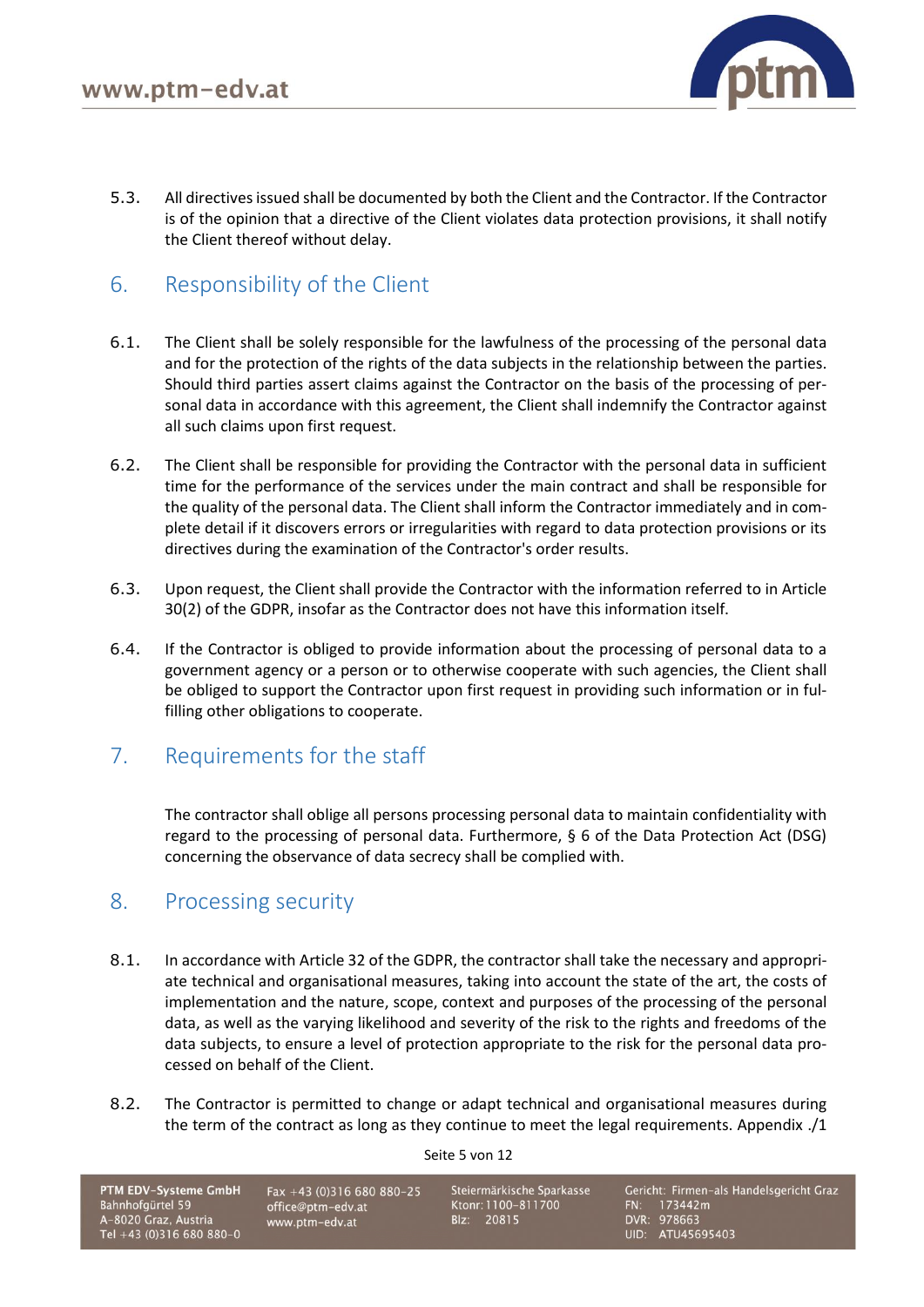

shows the technical and organisational measures of the Contractor at the time of the conclusion of this contract.

#### <span id="page-5-0"></span>9. Rights of the data subject

- 9.1. The Contractor shall support the Client with technical and organisational measures within the scope of what is reasonable to comply with its obligation to respond to requests to exercise the rights of data subjects to which they are entitled.
- 9.2. Insofar as a data subject asserts a request to exercise the rights to which he or she is entitled directly against the contractor, the contractor shall forward this request to the client in a reasonable time.
- 9.3. The Contractor shall provide the Client with information about the personal data stored, the recipients of personal data to whom the Contractor passes it on in accordance with the order and the purpose of the storage, insofar as the Client does not have this information itself or is able to obtain it itself.
- 9.4. The Contractor shall enable the Client to correct, delete or restrict the further processing of personal data within the scope of what is reasonable and necessary against compensation of the expenses and costs to be proven incurred by the Contractor in this respect or, at the request of the Client, to carry out the correction, blocking or restriction of further processing itself if and to the extent that this is impossible for the Client itself.
- 9.5. Insofar as the data subject has a right to data portability vis-à-vis the Client with regard to the processed personal data in accordance with Art. 20 GDPR. The Contractor shall support the Client within the scope of what is reasonable and necessary in providing the personal data in a common and machine-readable format against reimbursement of the expenses and costs to be proven incurred by the Contractor as a result, if the Client cannot obtain the data otherwise.

# <span id="page-5-1"></span>10. Notification and support obligations of the Contractor

- 10.1. Insofar as the Client is subject to a legal obligation to report or notify a breach of the protection of personal data (in particular in accordance with Art. 33, 34 GDPR), the Contractor shall inform the Client in a reasonable time about any reportable events in its area of responsibility. The Contractor shall support the Client in fulfilling the reporting and notification obligations at the Client's request within the scope of what is reasonable and necessary against reimbursement of the expenses and costs to be proven incurred by the Contractor as a result.
- 10.2. The Contractor shall support the Client within the scope of what is reasonable and required against reimbursement of the expenses and costs to be proven incurred by the Contractor in connection with any data protection impact assessments to be carried out by the Client and any subsequent consultations with the supervisory authorities in accordance with Art. 35, 36 of the GDPR.

Seite 6 von 12

PTM EDV-Systeme GmbH Bahnhofgürtel 59 A-8020 Graz, Austria Tel +43 (0)316 680 880-0

Fax +43 (0)316 680 880-25 office@ptm-edv.at www.ptm-edv.at

Steiermärkische Sparkasse Ktonr: 1100-811700 Blz: 20815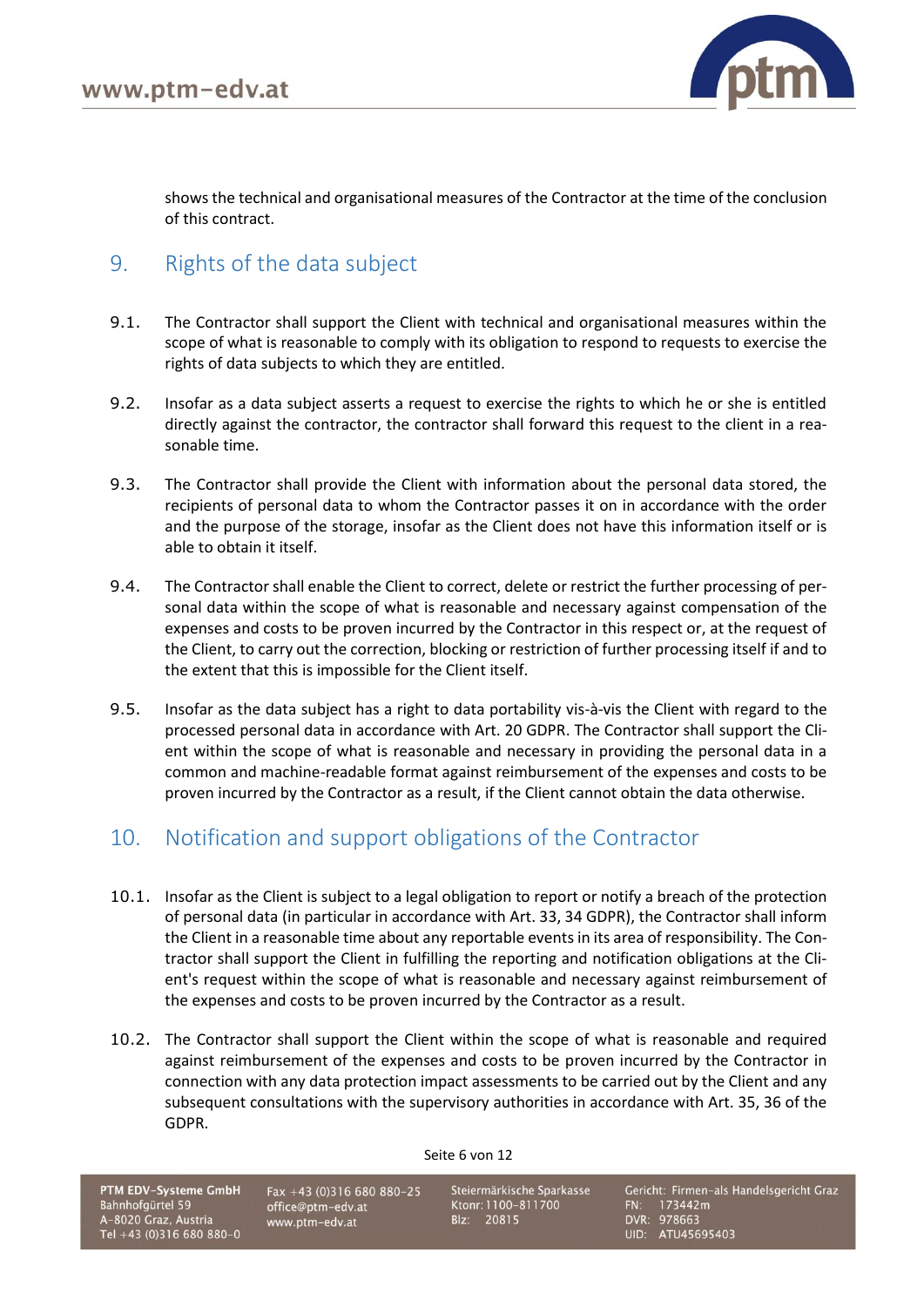

#### <span id="page-6-0"></span>11. Data deletion

- 11.1. The Contractor shall delete the personal data processed on behalf of the Client after the termination of this contract, unless the Contractor is legally obliged to continue storing the personal data.
- 11.2. Documentation which serves as proof of the proper processing of personal data in accordance with the order may be retained by the Contractor even after the end of the contract - insofar as this is legally allowed.

#### <span id="page-6-1"></span>12. Evidence and verifications

- 12.1. The Contractor shall provide the Client, at the Client's request, with all information necessary and available to the Contractor to prove compliance with its obligations under this Contract.
- 12.2. The Client shall be entitled to check the Contractor with regard to compliance with the provisions of this contract, in particular the implementation of the technical and organisational measures; including by means of inspections.
- 12.3. In order to carry out inspections in accordance with point 12.2, the Client is entitled to enter the Contractor's business premises where data is processed on behalf of the Client during normal business hours (Mondays to Fridays from 10 a.m. to 6 p.m.) after sufficient advance notice in accordance with point 11.5, at its own expense, without disrupting the course of business and with strict confidentiality of the Contractor's business and trade secrets.
- 12.4. The Contractor shall be entitled, at its own discretion taking into account the Client's legal obligations, not to disclose information which is sensitive with regard to the Contractor's business or if the Contractor would violate legal or other contractual regulations by disclosing it. The Client is not entitled to have access to data or information on other clients of the Contractor, to information regarding costs, to quality review and contract management reports and to any other confidential data of the Contractor which is not directly relevant to the agreed review purposes.
- 12.5. The Client shall inform the Contractor in sufficient time (as a rule at least two weeks in advance) about all circumstances connected with the performance of the inspection. The Client may carry out one inspection per calendar year. Further inspections shall be carried out against reimbursement of costs and after consultation with the contractor.
- 12.6. If the Client commissions a third party to carry out the inspection, the Client must oblige the third party in writing in the same way as the Client is obliged to the Contractor on the basis of this point 12 of this contract. In addition, the Client shall oblige the third party to maintain secrecy and confidentiality, unless the third party is subject to a professional confidentiality obligation. At the request of the Contractor, the Client shall immediately submit the obligation

Seite 7 von 12

PTM EDV-Systeme GmbH Bahnhofgürtel 59 A-8020 Graz, Austria Tel +43 (0)316 680 880-0

Fax +43 (0)316 680 880-25 office@ptm-edv.at www.ptm-edv.at

Steiermärkische Sparkasse Ktonr: 1100-811700 Blz: 20815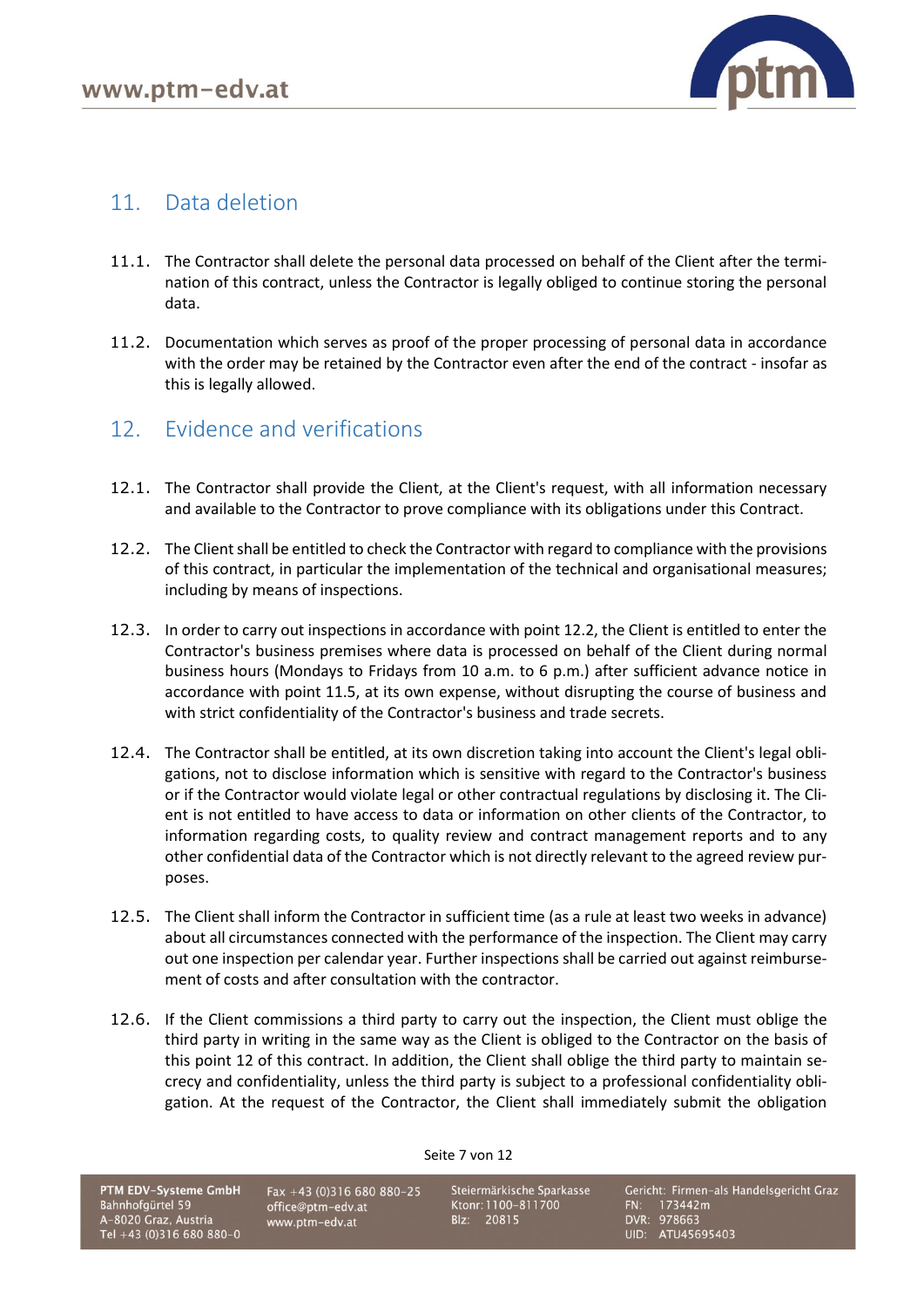

agreements with the third party to the Contractor. The Client may not commission a competitor of the Contractor with the inspection.

### <span id="page-7-0"></span>13. Control rights of the Client

- 13.1. The Client shall satisfy itself of the technical and organisational measures of the Contractor prior to the commencement of data processing (and thereafter regularly at reasonable intervals). For this purpose, it may, in particular, obtain information from the Contractor, have existing test certificates from experts, certifications or internal audits presented to it or, after due consultation, personally inspect the Contractor's technical and organisational measures during normal business hours or have them inspected by a competent third party, provided that this third party is not in a competitive relationship with the Contractor. The Client shall only carry out inspections to the extent necessary and shall not disproportionately disrupt the Contractor's operating processes.
- 13.2. The Contractor shall be obliged to provide the Client, at the Client's verbal or written request and within a period of ten working days, with all information and evidence required to carry out a check of the Contractor's technical and organisational measures.
- 13.3. The Client shall document the inspection results and inform the Contractor thereof. In the event of errors or irregularities discovered by the Client, in particular during the inspection of order results, the Client shall inform the Contractor without delay. If any facts are ascertained during the inspection, the future avoidance of which requires changes to the ordered procedure, the Client shall inform the Contractor of the necessary procedural changes without delay. The contractor is obliged to implement the changes thus notified without delay.
- 13.4. At the Client's request, the Contractor shall immediately provide the Client with a comprehensive and up-to-date data protection and security concept for the commissioned processing as well as on persons authorised to access the data.
- 13.5. The Contractor shall provide the Client with evidence of the obligation of the employees in accordance with item 6.4 upon request.

#### <span id="page-7-1"></span>14. Use of further processors

- 14.1. The contractually agreed services or the partial services described below shall be performed with the involvement of the subcontractors named in Appendix ./2. Within the scope of its contractual obligations, the Contractor shall be authorised to establish further subcontracting relations with subcontractors ("subcontractor relations"), provided that it notifies the Client thereof in advance.
- 14.2. The Contractor shall inform the Client of any intended changes with regard to the involvement or replacement of further processors.

Seite 8 von 12

PTM EDV-Systeme GmbH Bahnhofgürtel 59 A-8020 Graz, Austria Tel +43 (0)316 680 880-0

Fax +43 (0)316 680 880-25 office@ptm-edv.at www.ptm-edv.at

Steiermärkische Sparkasse Ktonr: 1100-811700 Blz: 20815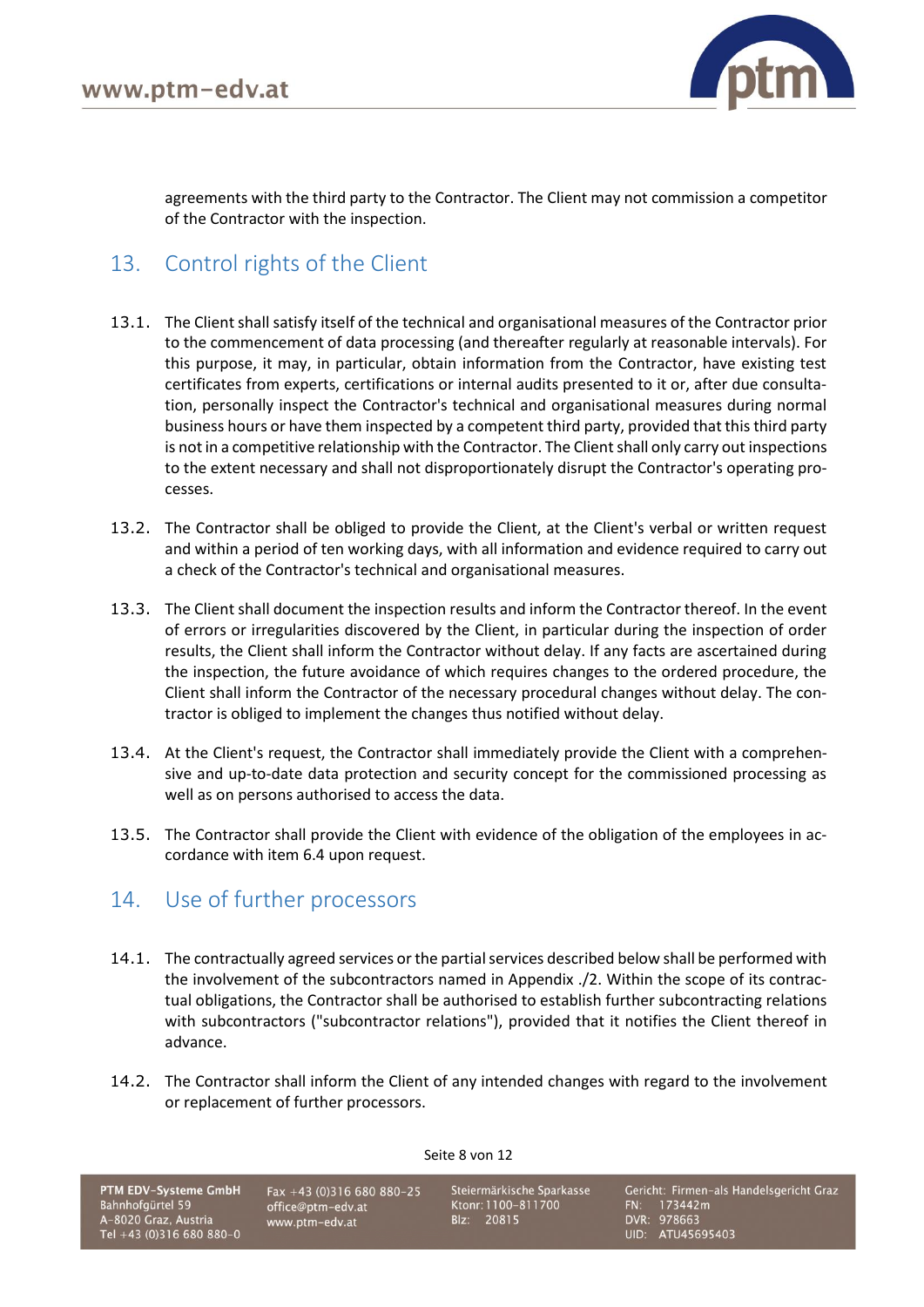

14.3. The Contractor is obliged to carefully select subcontractors according to their suitability and reliability. When engaging subcontractors, the Contractor shall commit them in accordance with the provisions of this Contract and shall ensure that the Client can exercise its rights under this Contract (in particular its audit and inspection rights) directly against the subcontractors. If subcontractors in a third country are to be involved, the Contractor shall ensure that an appropriate level of data protection is guaranteed at the respective subcontractor (e.g. by concluding a contract based on the EU standard data protection clauses). Upon request, the Contractor shall provide the Client with evidence of the conclusion of the aforementioned contracts with its subcontractors.

### <span id="page-8-0"></span>15. Liability

- 15.1. The liability of the Contractor under this contract shall be subject to the exclusions and limitations of liability under the main contract and the General Terms and Conditions. Insofar as third parties assert claims against the Contractor which have their cause in a culpable breach by the Client of this Contract or of one of its obligations as a data protection officer, the Client shall indemnify and hold the Contractor harmless from and against such claims upon first request. The indemnity and hold harmless shall apply to any conceivable (indirect) damage as well as to any expenses, (consultancy) costs, etc.
- 15.2. The Client is obliged to indemnify and hold harmless the Contractor also from any fines imposed on the Contractor to the extent that the Client bears a share of the responsibility for the penalty sanctioned by the fine.
- 15.3. The indemnity and hold harmless shall apply to any conceivable (indirect) damage as well as to any expenses, (consultancy) costs, etc.

# <span id="page-8-1"></span>16. Applicable law and place of jurisdiction

- 16.1. This contract and its validity, interpretation and performance shall be governed by Austrian law, excluding the conflict of laws rules and the UN Convention on Contracts for the International Sale of Goods.
- 16.2. Any dispute or claim arising out of or in connection with this contract or relating to its formation, validity, breach, termination or invalidity shall be subject to the exclusive jurisdiction of the responsible court for 8010 Graz.

# <span id="page-8-2"></span>17. Miscellaneous

17.1. If any provision of this contract is or becomes invalid or unenforceable in whole or in part, this shall not affect the validity or enforceability of the remaining provisions of this contract. Instead of the invalid provision, the valid provision shall be deemed agreed which corresponds to the

Seite 9 von 12

PTM EDV-Systeme GmbH Bahnhofgürtel 59 A-8020 Graz, Austria Tel +43 (0)316 680 880-0

Fax +43 (0)316 680 880-25 office@ptm-edv.at www.ptm-edv.at

Steiermärkische Sparkasse Ktonr: 1100-811700 Blz: 20815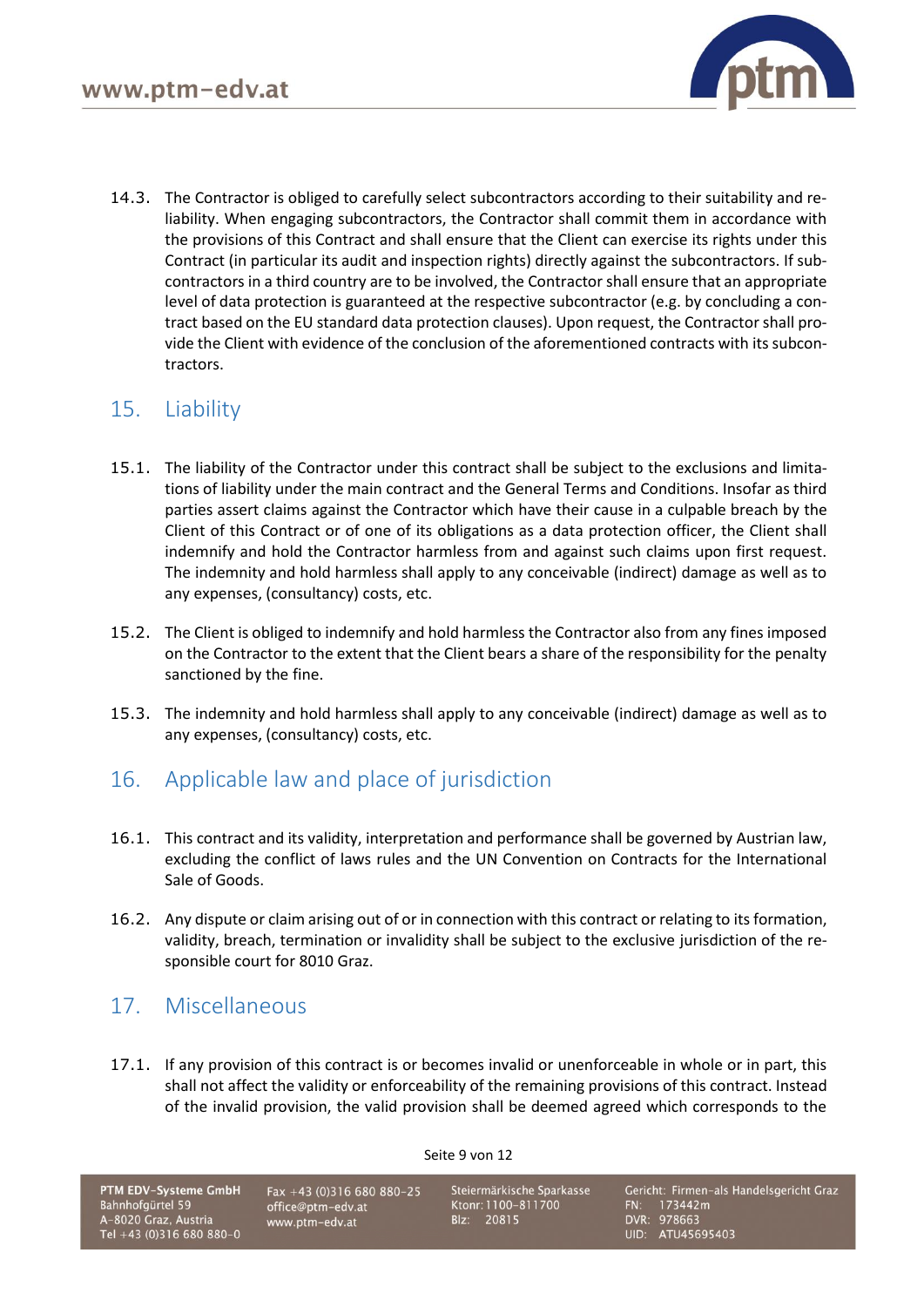

sense and purpose of the invalid provision; the same shall apply accordingly to any loopholes in this contract.

17.2. Amendments or supplements to this contract shall only be valid if agreed in writing and signed by the contracting parties (or the relevant universal or individual legal successors). This shall also apply to amendments or additions to this provision. Amendments to this contract shall also require the approval of the responsible bodies of the company.

#### <span id="page-9-0"></span>18. Appendixes

All appendixes attached to this Contract form an integral part of this Contract:

| Appendix $\frac{1}{2}$ : | Technical and organisational measures          |
|--------------------------|------------------------------------------------|
| Appendix ./2:            | Authorised further processors (sub-processors) |

Seite 10 von 12

PTM EDV-Systeme GmbH Bahnhofgürtel 59 A-8020 Graz, Austria<br>Tel +43 (0)316 680 880-0

Fax +43 (0)316 680 880-25 office@ptm-edv.at www.ptm-edv.at

Steiermärkische Sparkasse Ktonr: 1100-811700 Blz: 20815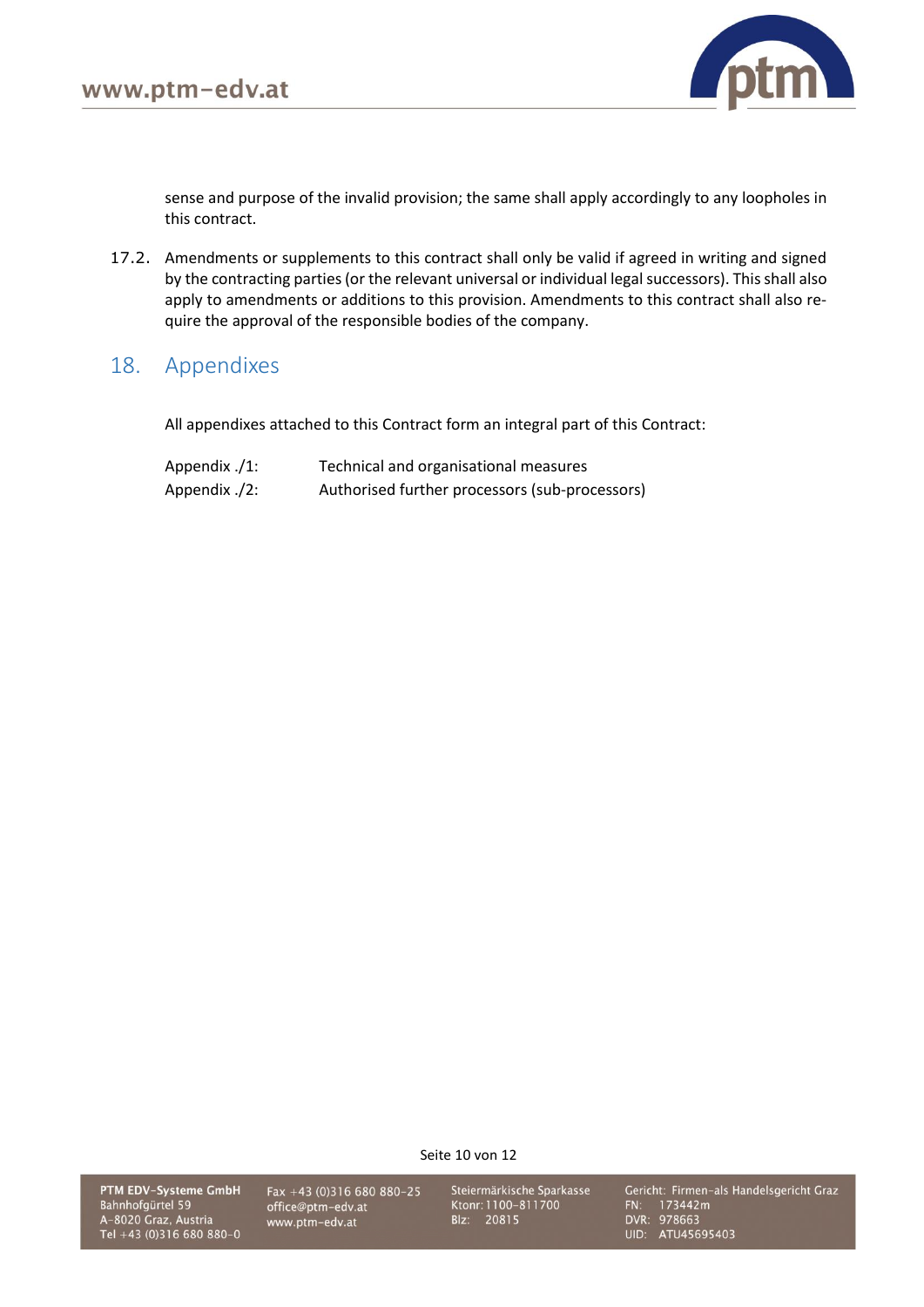

Appendix ./1

Technical and organisational measures

The processor shall in particular implement the following **technical and organisational measures**:

- a. Control access to data processing facilities, e.g. through regulated key management, security doors or security personnel;
- b. Control of access to data processing systems, e.g. through passwords, automatic blocking mechanisms, two-factor authentication, encryption of data carriers, Virtual Private Network (VPN) or logging of user logins;
- c. Control of access to data within the system, e.g. through standard authorisation profiles on a "need to know basis", network segmentation, partial access authorisations or logging of accesses;
- d. Pseudonymisation of personal data;
- e. Classification of data as secret, confidential, internal or public;
- f. Protective measures to prevent the destruction or loss of personal data, e.g. through safekeeping in safes or security cabinets, storage networks, software and hardware protection;
- g. Protection against unauthorised reading, copying, modification or removal during data transmission, e.g. through encryption, virtual private networks (VPN), ISDN wall, content filter for incoming and outgoing data or electronic signature as well as lockable transport containers;
- h. Verification of whether and by whom personal data have been entered into data processing systems, changed or deleted, e.g. by logging, use of electronic signatures, regulation of access authorisations;
- i. Separation of data processing for different purposes.

Fax +43 (0)316 680 880-25 office@ptm-edv.at www.ptm-edv.at

Steiermärkische Sparkasse Ktonr: 1100-811700 Blz: 20815

Seite 11 von 12